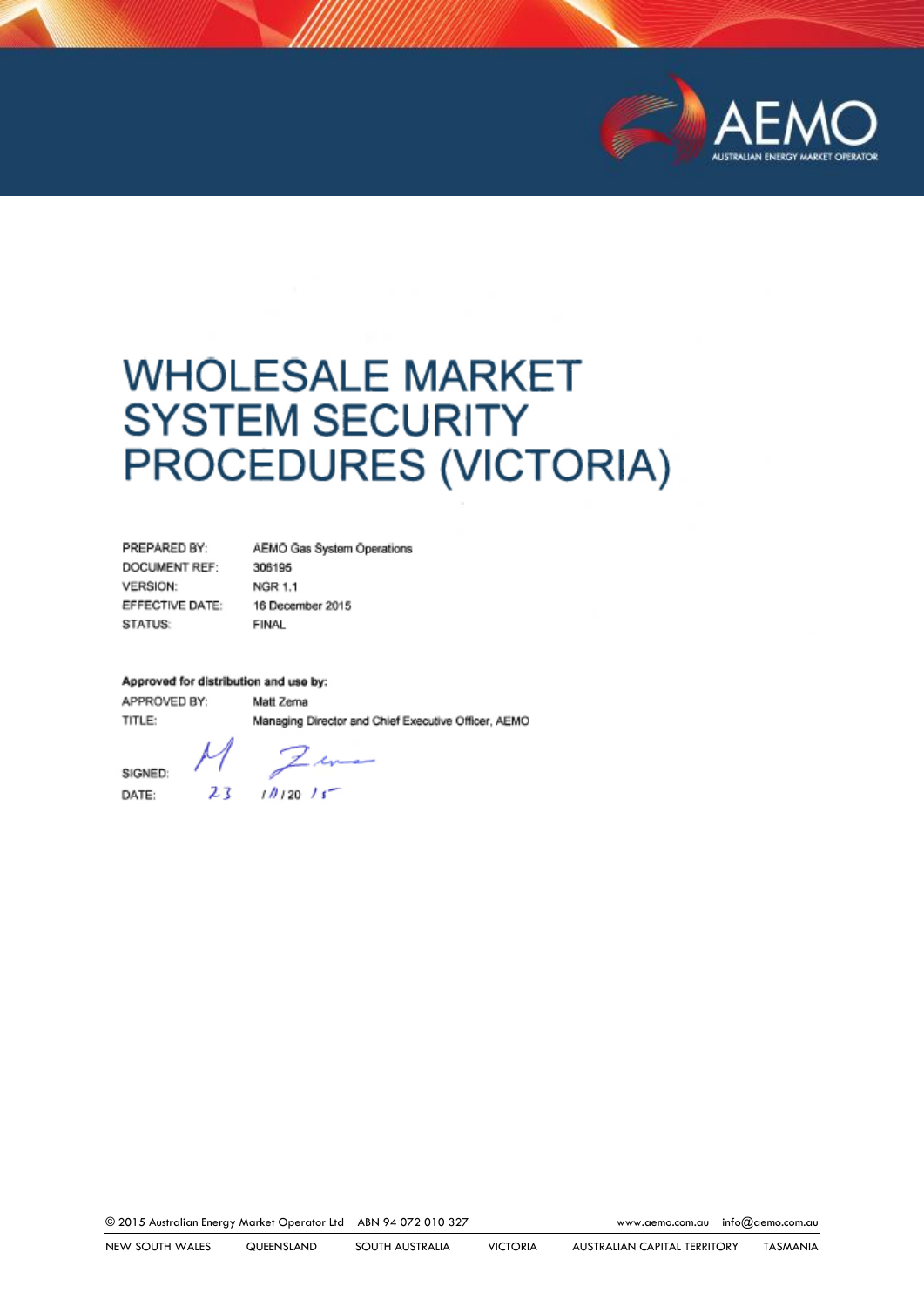# VERSION RELEASE HISTORY

| <b>Version</b> | <b>Effective Date</b> | <b>Summary of Changes</b>                                                                                                         |
|----------------|-----------------------|-----------------------------------------------------------------------------------------------------------------------------------|
| <b>NGR 1.1</b> | December 2015         | Update to reflect changes to the DTS.                                                                                             |
|                |                       | Clarifications made around normal operating state and threats to system security.                                                 |
|                |                       | General improvements to clarity. Removal of critical location pressures as a separate<br>document has been created to cover this. |
| <b>NGR 1.0</b> | 1 July 2010           | Rebranded and updated to reflect the transition of the MSOR to the NGR                                                            |
| 9              | 24 March 2009         | Last version under the Victorian Market and System Operating Rules (MSOR)                                                         |
| 8              | 6 June 2008           |                                                                                                                                   |
| 7              | 13 May 2005           |                                                                                                                                   |
| 6              | 15 August 2003        |                                                                                                                                   |
| 5              | 23 December 2002      |                                                                                                                                   |
| 4              | 19 February 2002      |                                                                                                                                   |
| 3              | 12 June 2001          |                                                                                                                                   |
| $\overline{2}$ | 16 June 2000          |                                                                                                                                   |
|                | 7 May 1999            |                                                                                                                                   |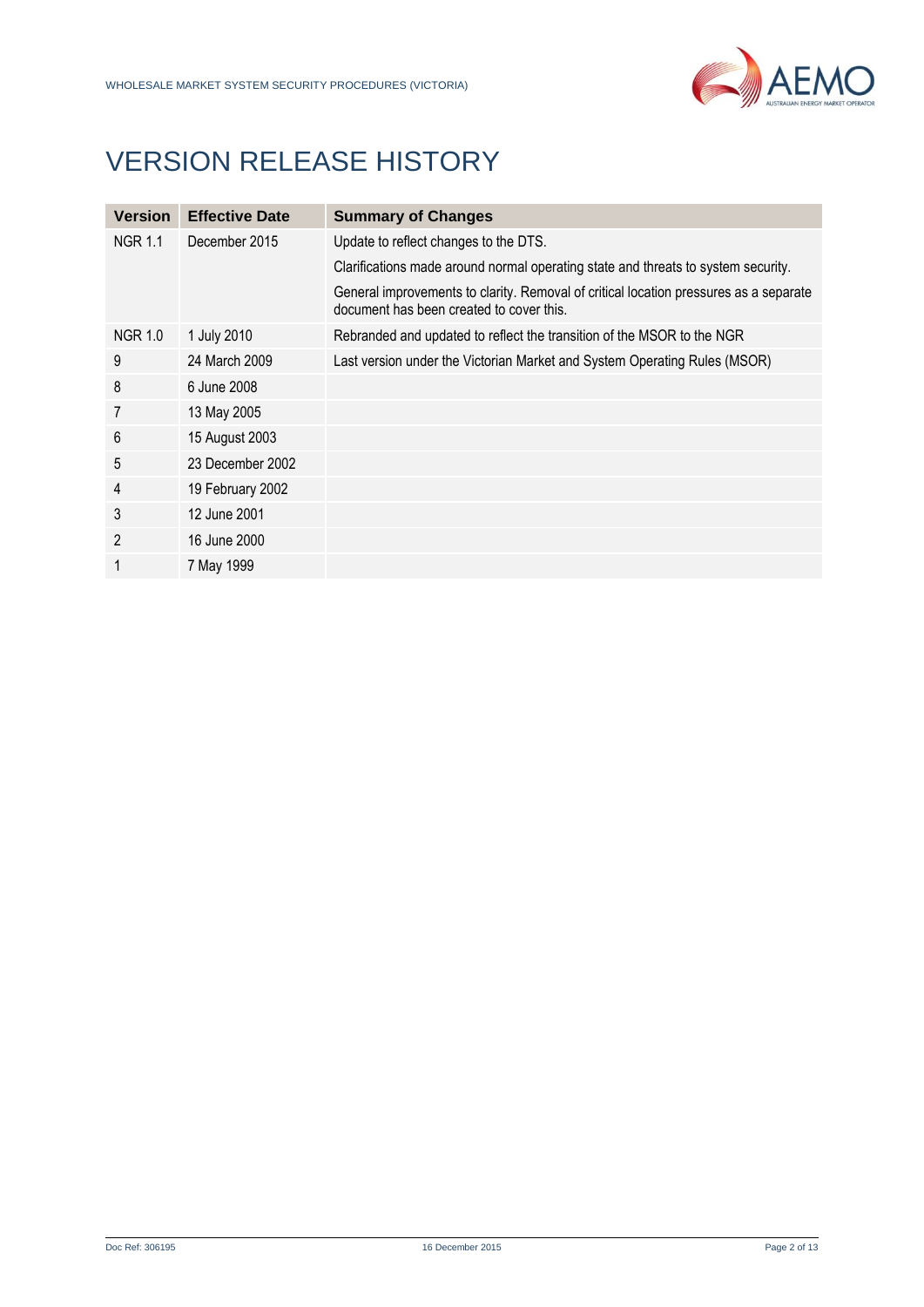

# **CONTENTS**

|                   |                                                      | <b>CHAPTER 1. INTRODUCTION</b>                                                  | 4                                     |
|-------------------|------------------------------------------------------|---------------------------------------------------------------------------------|---------------------------------------|
| 1.1<br>1.2<br>1.3 | <b>Purpose and Scope</b><br><b>Related Documents</b> | Definitions and Interpretation                                                  | $\overline{4}$<br>$\overline{4}$<br>5 |
|                   |                                                      | <b>CHAPTER 2. NATURE OF THE DECLARED TRANSMISSION</b>                           |                                       |
|                   | <b>SYSTEM</b>                                        |                                                                                 | 6                                     |
|                   |                                                      | <b>CHAPTER 3. NORMAL OPERATING STATE</b>                                        | 9                                     |
|                   |                                                      | <b>CHAPTER 4. THREAT TO SYSTEM SECURITY</b>                                     | 9                                     |
| 4.1<br>4.2        |                                                      | Notice of Threat to System Security<br>Responses to a Threat to System Security | 10<br>10                              |
|                   |                                                      | <b>CHAPTER 5. MONITORING BY AEMO</b>                                            | 9                                     |
| 5.1<br>5.2        |                                                      | Linepack and Distribution of Linepack<br>Weather forecast change                | 12<br>12                              |
| 5.3               |                                                      | Availability and Locality of Gas Supply                                         | 12                                    |
| 5.4<br>5.5        | <b>LNG Plant Capacity</b>                            | <b>Gas-Fired Power Generation</b>                                               | 13<br>13                              |
| 5.6<br>5.7        | <b>Gas Quality</b>                                   | <b>Availability of DTS Assets</b>                                               | 13<br>13                              |
| 5.8               |                                                      | <b>SCADA System Availability</b>                                                | 13                                    |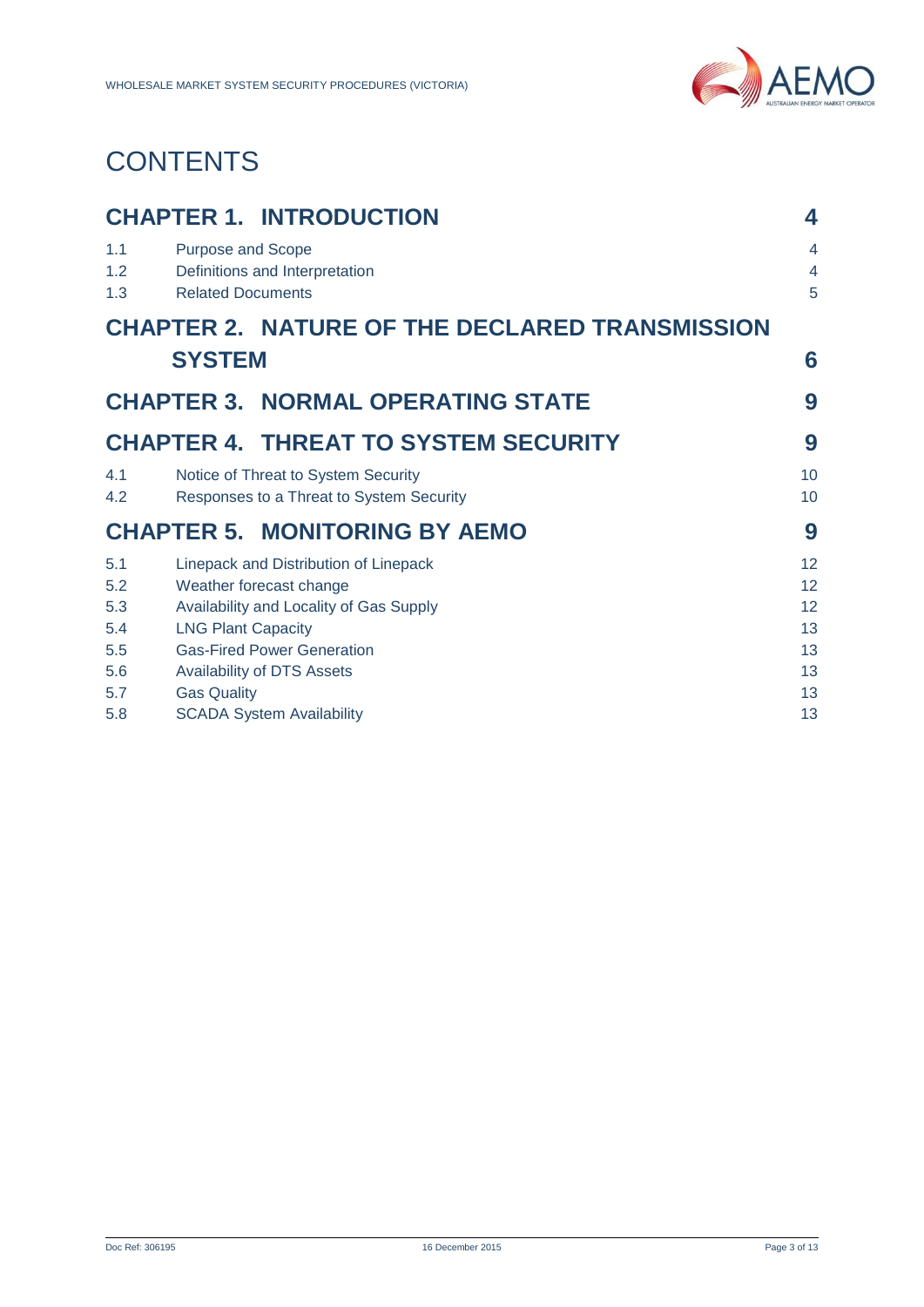

# <span id="page-3-0"></span>**CHAPTER 1. INTRODUCTION**

#### <span id="page-3-1"></span>**1.1 Purpose and Scope**

These are the Wholesale Market System Security Procedures made under rule 205(1) of the National Gas Rules (**NGR**) (**Procedures**).

These Procedures have effect only for the purposes set out in the NGR. The NGR and the National Gas Law (**NGL**) prevail over these Procedures to the extent of any inconsistency.

These Procedures represent general principles applicable to the operation of the declared transmission system (DTS) in a way that averts or minimises threats to system security, but they do not cover every possible situation. Where a contingency is of such severity that it cannot be managed using the principles and strategies detailed in these Procedures, AEMO may be required to implement other elements from the Emergency Protocol.

#### <span id="page-3-2"></span>**1.2 Definitions and Interpretation**

#### **1.2.1 Glossary**

The words, phrases and abbreviations set out below have the meanings set out opposite them when used in these Procedures.

Terms defined in the NGL or the NGR have the same meanings in these Procedures unless otherwise specified in this section.

| <b>Term</b>               | <b>Definition</b>                                                                                                                                                                            |
|---------------------------|----------------------------------------------------------------------------------------------------------------------------------------------------------------------------------------------|
| <b>BBP</b>                | Brooklyn to Ballan Pipeline                                                                                                                                                                  |
| <b>BCP</b>                | <b>Brooklyn to Corio Pipeline</b>                                                                                                                                                            |
| <b>BLP</b>                | Brooklyn to Lara Pipeline.                                                                                                                                                                   |
| <b>BoD</b>                | The beginning of a gas day.                                                                                                                                                                  |
| CG                        | City Gate.                                                                                                                                                                                   |
| <b>Contingency</b>        | An event, incident or situation that may pose a threat to system security (eg. failure<br>in essential operational facilities causing the loss of transmission capacity).                    |
| $\mathsf{cs}$             | Compressor station.                                                                                                                                                                          |
| <b>DCG</b>                | Dandenong City Gate.                                                                                                                                                                         |
| <b>DTS</b>                | <b>Declared Transmission System</b>                                                                                                                                                          |
| <b>Emergency Protocol</b> | Processes detailed in Emergency Procedures (Gas), Gas Load Curtailment and<br>Gas Rationing and Recovery Guidelines, Wholesale Market System Security<br>Procedures.                         |
| <b>GPG</b>                | Gas-fired power generation.                                                                                                                                                                  |
| <b>Interconnect</b>       | The Barnawartha to Culcairn 10,200 kPa pipeline linking the Northern Zone to New<br>South Wales.                                                                                             |
| Linepack                  | The amount of energy in the gas stored in the declared transmission system.                                                                                                                  |
| <b>Linepack Reserve</b>   | Linepack above the absolute minimum linepack, which is required to ensure system<br>pressures will remain above their minimums at all locations in the DTS during<br>periods of peak demand. |
| <b>MAOP</b>               | Maximum Allowable Operating Pressure (Pipeline).                                                                                                                                             |
| <b>MHQ</b>                | Maximum Hourly Quantity.                                                                                                                                                                     |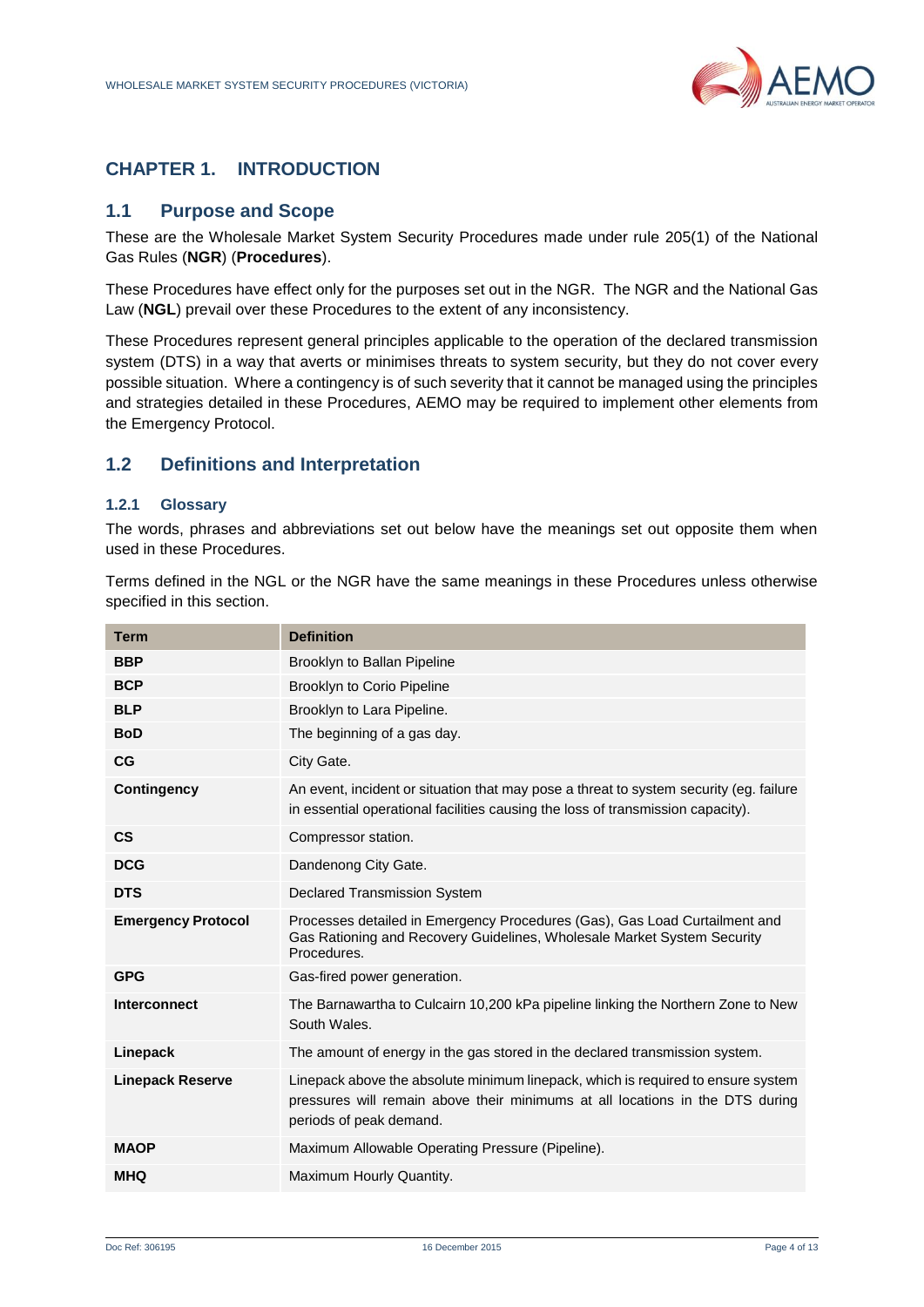

| <b>Term</b>                   | <b>Definition</b>                                                                                                 |
|-------------------------------|-------------------------------------------------------------------------------------------------------------------|
| <b>MinOP</b>                  | Minimum Operating Pressure (Pipeline).                                                                            |
| <b>NEM</b>                    | National Electricity Market.                                                                                      |
| <b>NGL</b>                    | National Gas Law.                                                                                                 |
| <b>NGR</b>                    | National Gas Rules.                                                                                               |
| <b>Northern Zone</b>          | Described in Table 1.                                                                                             |
| Out of merit order gas        | Gas injections that are scheduled above market price, or gas withdrawals that are<br>scheduled below market price |
| <b>PRS</b>                    | Pressure Reduction Station.                                                                                       |
| <b>Registered participant</b> | A participant registered in a registrable capacity under Rule 135A                                                |
| <b>SCADA</b>                  | Supervisory Control and Data Acquisition                                                                          |
| <b>Shoulder</b>               | The months of October and November and the months of March and April inclusive.                                   |
| <b>Spring</b>                 | October and November                                                                                              |
| <b>Summer</b>                 | The months of December to February inclusive.                                                                     |
| <b>SWP</b>                    | South West Pipeline (Iona to Lara).                                                                               |
| t/h                           | Tonnes per hour (of LNG).                                                                                         |
| <b>VGPR</b>                   | Victorian Gas Planning Report                                                                                     |
| Winter                        | The months of May to September inclusive.                                                                         |

#### **1.2.2 Interpretation**

These Procedures are subject to the principles of interpretation set out in Schedule 2 of the NGR and Division 1 of Part 19 of the NGR.

# <span id="page-4-0"></span>**1.3 Related Documents**

| <b>Title</b>                                                                                       | Location                                                                                                                      |
|----------------------------------------------------------------------------------------------------|-------------------------------------------------------------------------------------------------------------------------------|
| <b>Emergency Procedures</b><br>(Gas)                                                               | http://www.aemo.com.au/Gas/Policies-and-Procedures/Gas-Emergency-<br><b>Procedures</b>                                        |
| <b>Gas Quality Guidelines</b>                                                                      | http://www.aemo.com.au/Gas/Market-Operations/Declared-Wholesale-Gas-<br>Market/Gas-Quality-Information                        |
| <b>Gas Quality Standard</b><br><b>System Injection Points</b>                                      | http://www.aemo.com.au/Gas/Market-Operations/Declared-Wholesale-Gas-<br>Market/Gas-Quality-Information                        |
| <b>Wholesale Market Gas</b><br><b>Scheduling Procedures</b><br>(Victoria)                          | http://www.aemo.com.au/Gas/Policies-and-Procedures/Declared-Wholesale-<br>Gas-Market-Rules-and-Procedures                     |
| <b>Gas Load Curtailment and</b><br>Gas Rationing and Recovery<br>Guidelines                        | http://www.aemo.com.au/About-AEMO/Services/Emergency-<br>Management/~/media/Files/Other/emergency_public/0990-0005%20pdf.ashx |
| <b>Gas Statement of</b><br>Opportunities - Attachment<br><b>B Victorian Gas Planning</b><br>Review | http://www.aemo.com.au/Gas/Planning/Gas-Statement-of-Opportunities                                                            |
| <b>Wholesale Market Critical</b><br><b>Location Pressures</b>                                      | http://www.aemo.com.au/Gas/Policies-and-Procedures/Declared-Wholesale-<br>Gas-Market-Rules-and-Procedures                     |
| <b>Wholesale Market</b><br>Maintenance Planning<br>Procedures Victoria                             | http://www.aemo.com.au/Gas/Policies-and-Procedures/Declared-Wholesale-<br>Gas-Market-Rules-and-Procedures                     |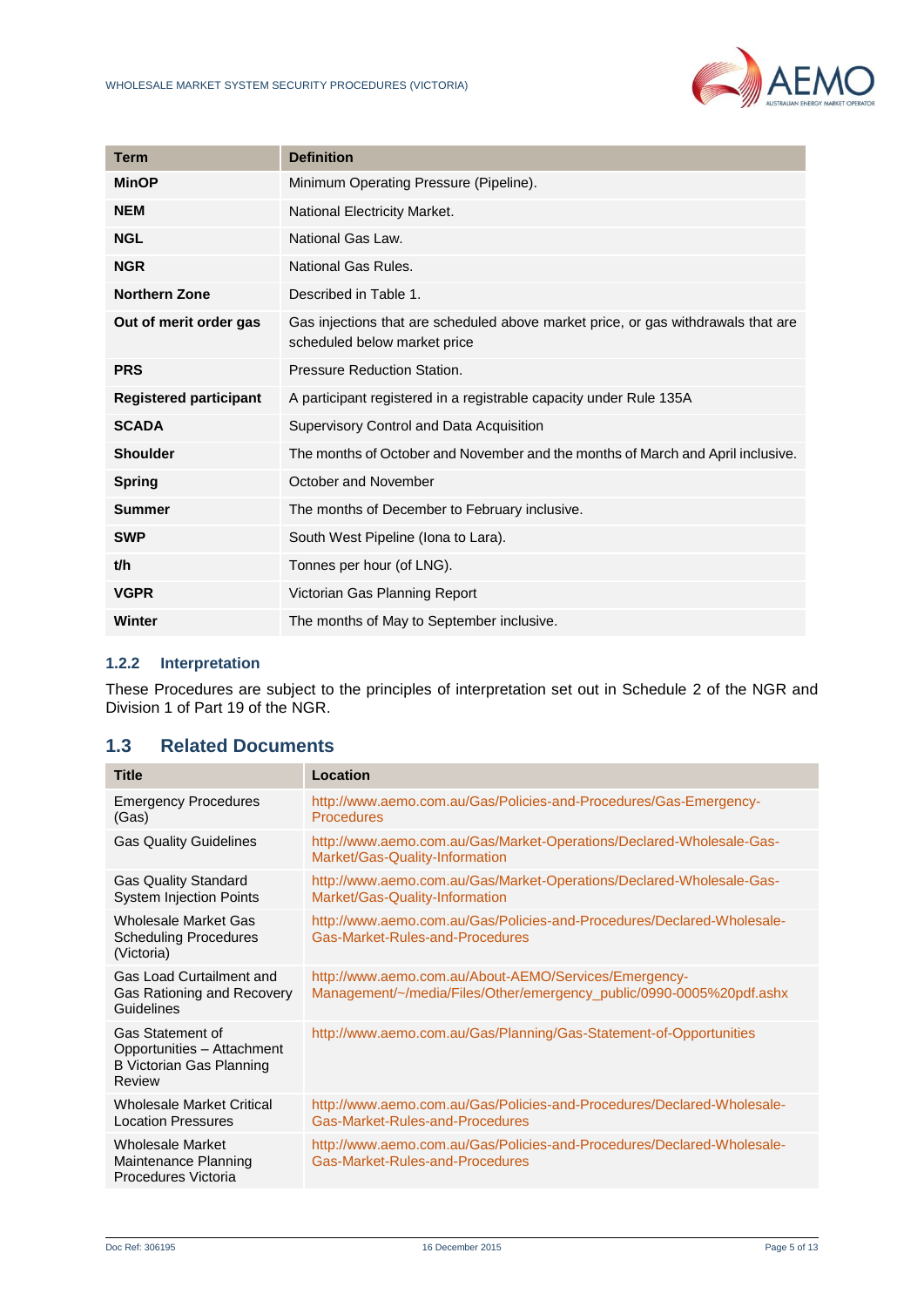

# <span id="page-5-0"></span>**CHAPTER 2. NATURE OF THE DECLARED TRANSMISSION SYSTEM**

The DTS consists of a number of major pipelines and laterals supplying the metropolitan and regional zones. Each of the major pipelines is characterised by its own dynamics in demand, flows, linepack and pressures as shown in Figure 1 and Table 1. AEMO will exercise operational control of the DTS in a way that ensures a secure state for each major pipeline that should result in security of the DTS as a whole.



#### **Figure 1 Declared Transmission System Pipelines**

#### **Table 1: An Overview of the Major System Pipelines (Zones)**

*Note: information regarding major pipeline capacities may be found in the Victorian Gas Planning Review (VGPR).* 

| Gippsland                               | <b>Longford to Gooding CS Inlet</b>                                                                                                                                                                           |
|-----------------------------------------|---------------------------------------------------------------------------------------------------------------------------------------------------------------------------------------------------------------|
| Culcairn                                | This pipeline is used to transport Bass Strait gas from Longford to<br>Gooding.                                                                                                                               |
|                                         | Control is by the operation of Gooding compressor station (CS) and by<br>rescheduling Longford injections.                                                                                                    |
| Ballarat<br>VicHub<br>Melbourne         | BassGas injections tend to reduce Longford nominal injection capacity<br>in a ratio of approximately 3 to 1 (i.e. for every 30TJ injected at<br>BassGas, the Longford injection capacity is reduced by 10TJ). |
| Geelong<br>Longford<br>Portland<br>lona | Longford and lona back off each other at high injection rates,<br>depending on linepack levels.                                                                                                               |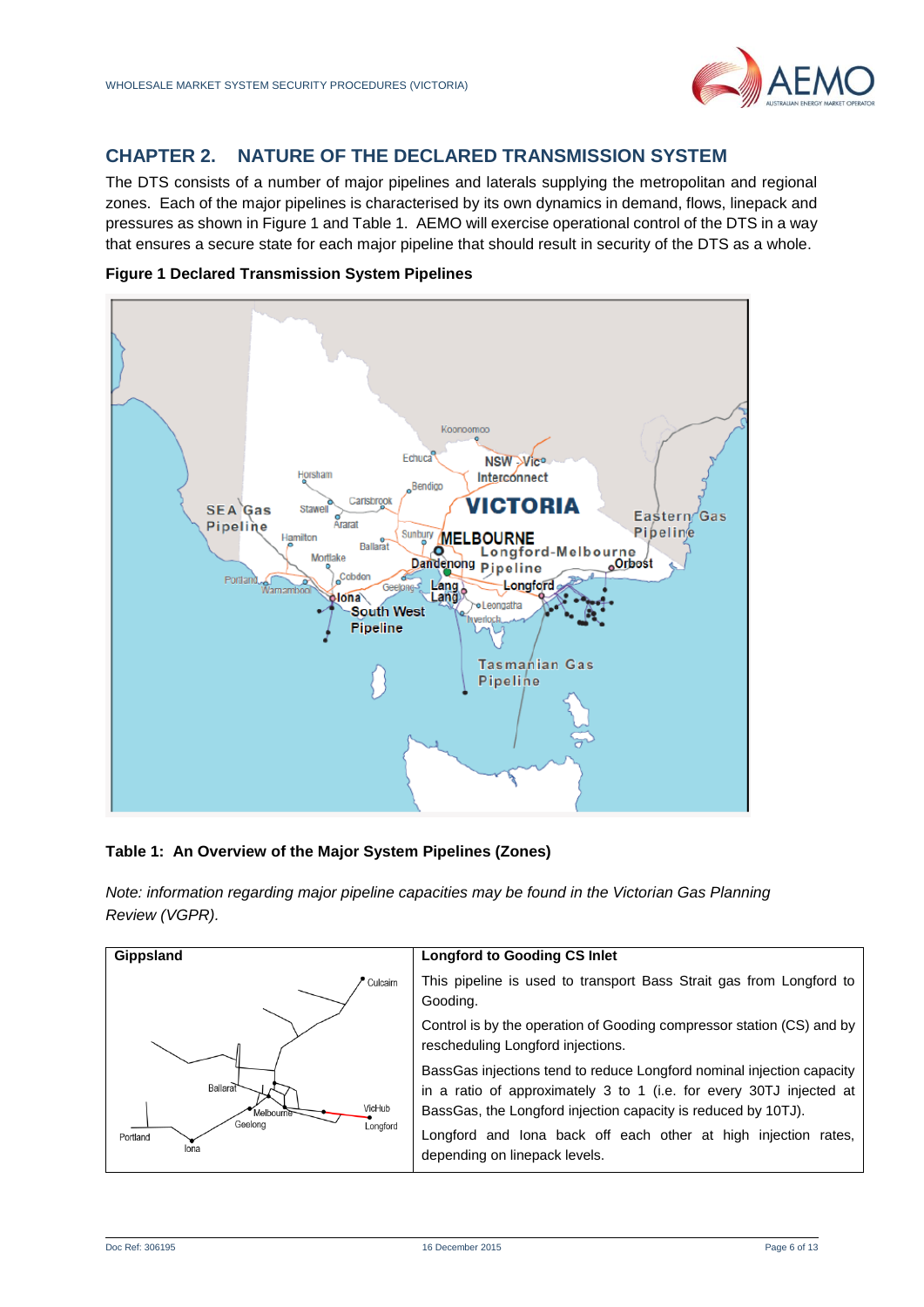

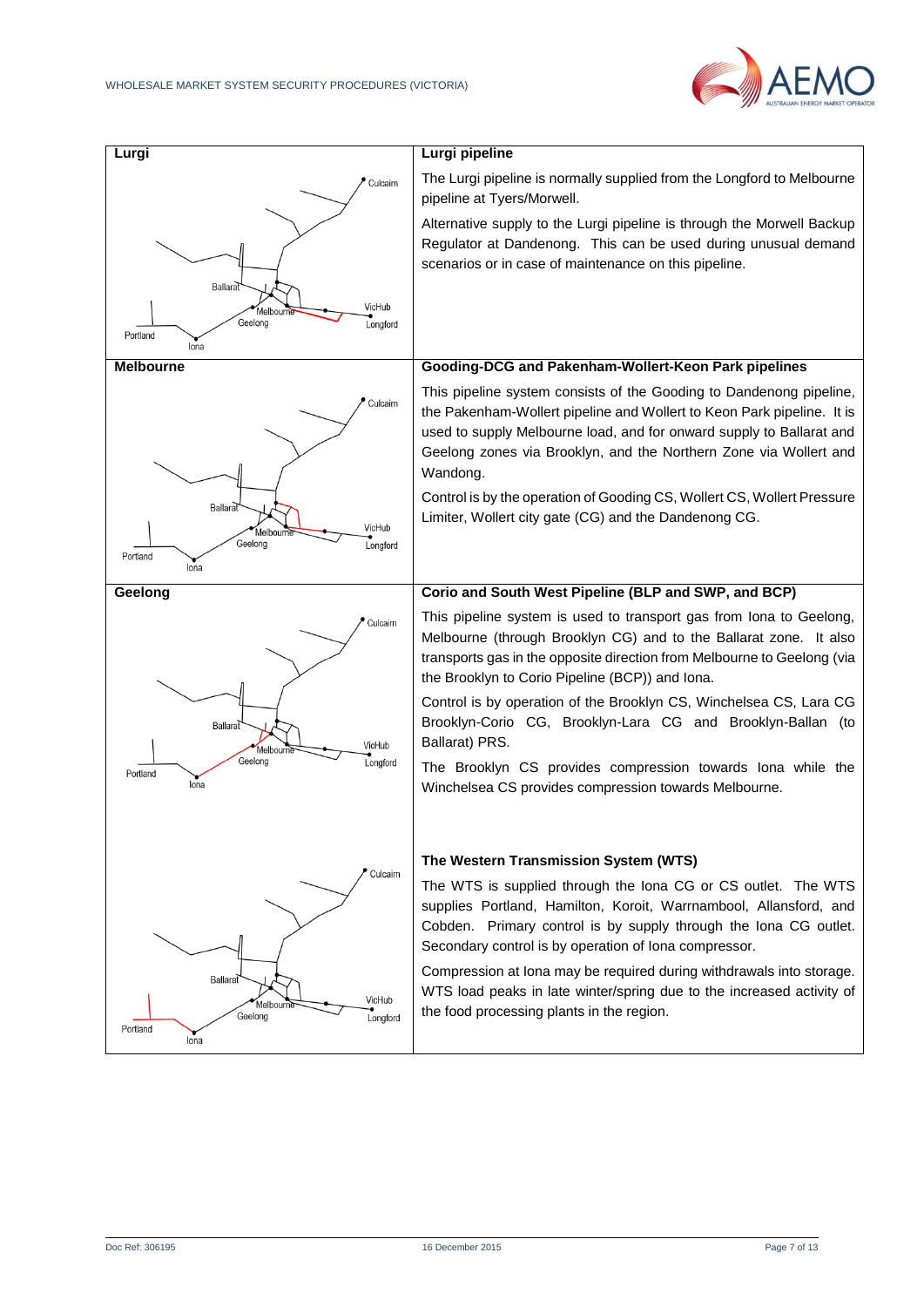

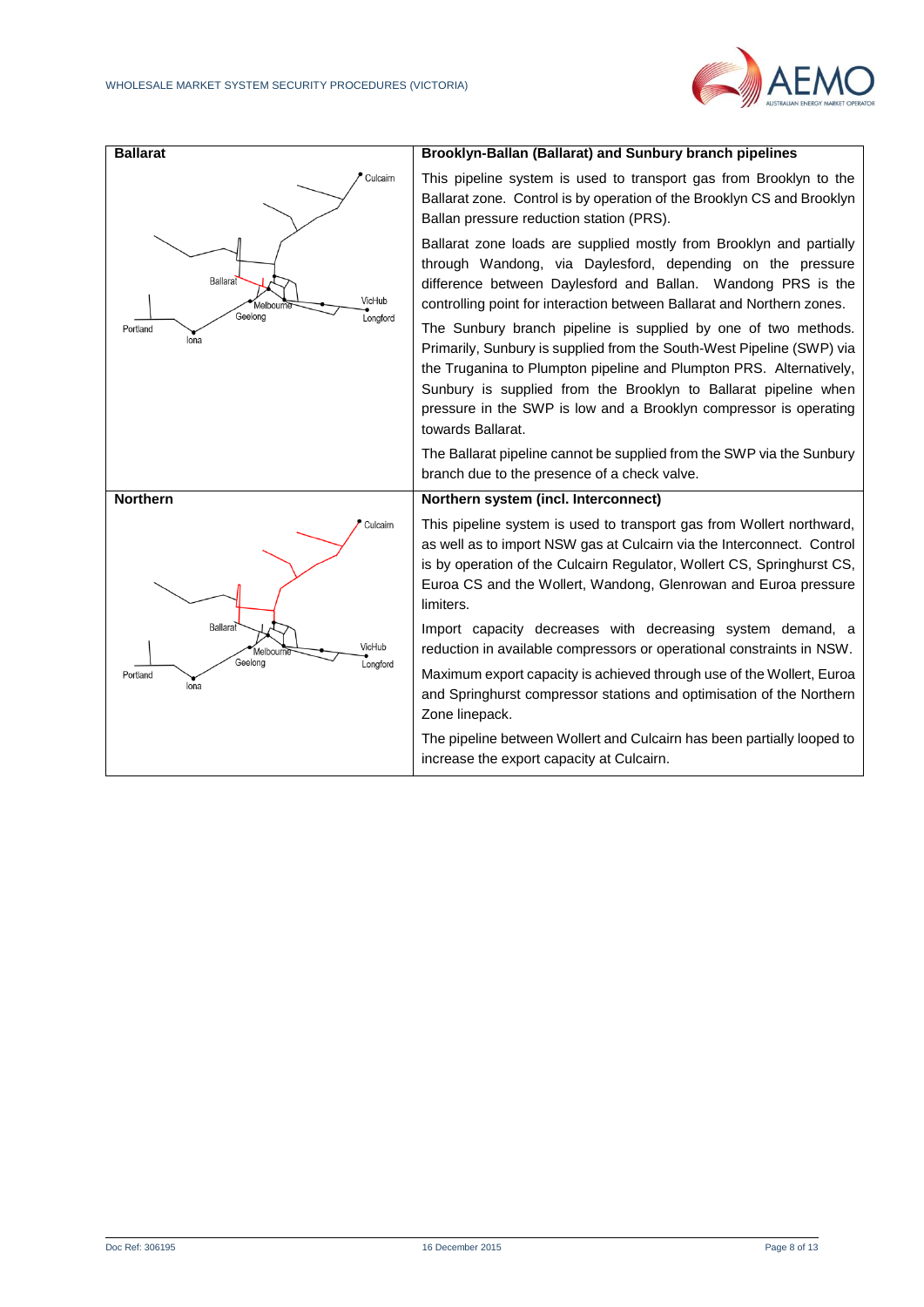

# <span id="page-8-0"></span>**CHAPTER 3. NORMAL OPERATING STATE**

<span id="page-8-1"></span>AEMO aims to operate the DTS in a normal operating state, which is achieved when all of the following conditions are met:

- (a) the DTS is operating in accordance with the Gas Quality Guidelines and breaches of the gas quality specifications as outlined in the Gas Quality Guidelines do not require intervention by AEMO;
- (b) in AEMO's reasonable opinion, there is no gas related threat to public safety<sup>1</sup>;
- (c) in AEMO's reasonable opinion, there is no threat to the supply of gas to customers; and
- (d) system pressures and flows are within, and forecast to remain within (given the observed and anticipated rates of change), the operating limits specified in the Wholesale Market Critical Location Pressures. Each of the following is an example of when this condition is met:
	- sufficient assets within the DTS are available to provide the capacity to meet forecast gas supply and demand conditions;
	- sufficient information is available to assess the status of the DTS; and
	- the effects of unplanned events that affect the DTS can be controlled by operational responses, such as changing the operation of compressors, or changing regulator set pressures.

l

<sup>&</sup>lt;sup>1</sup> b) and c) align the definition of a normal operating state with the definition of an emergency (NGR 333) such that a normal operating state and an emergency cannot coexist.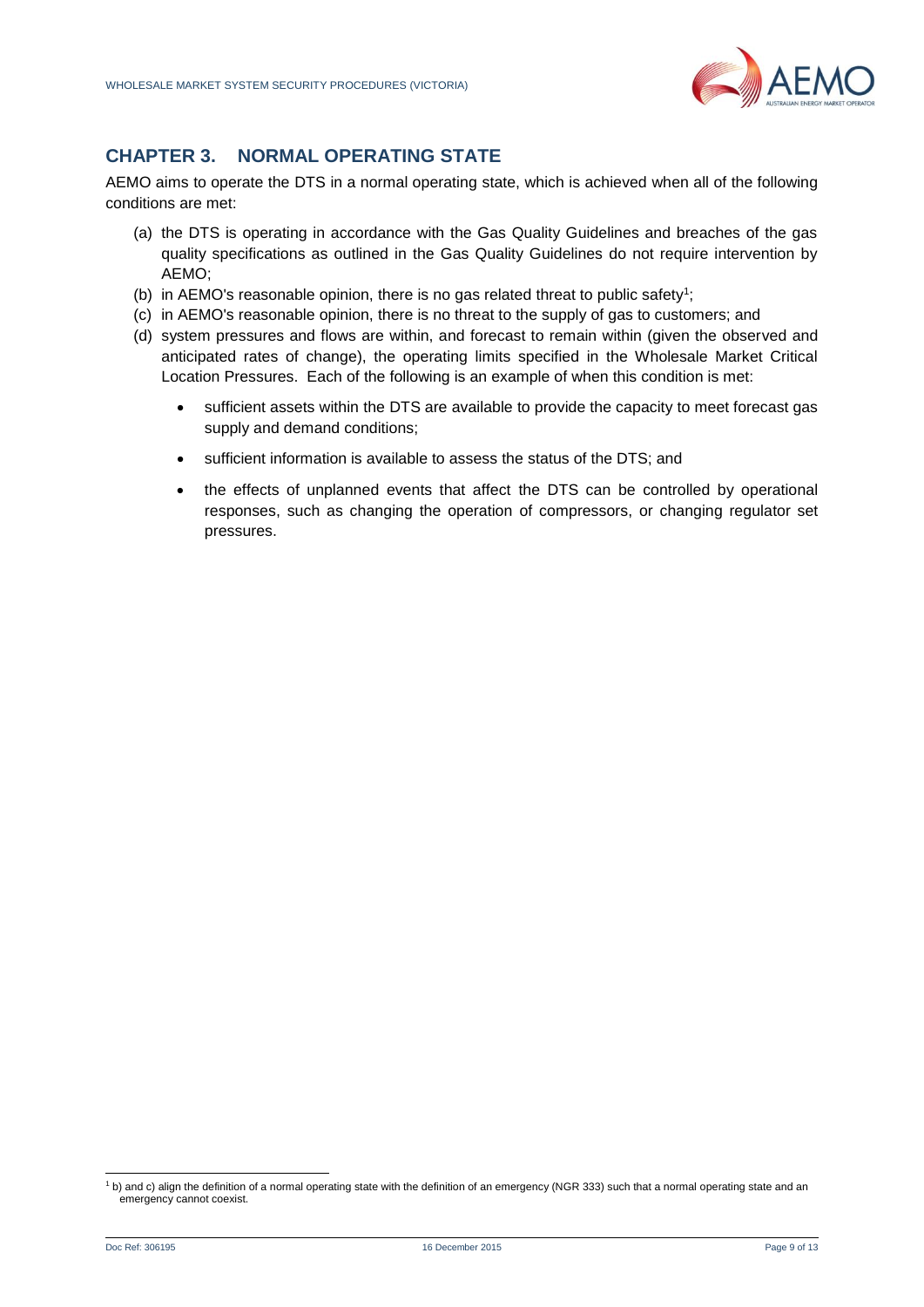

# **CHAPTER 4. THREAT TO SYSTEM SECURITY**

A threat to system security may eventuate if a normal operating state (as defined in [Chapter 3\)](#page-8-0) cannot be maintained.

# <span id="page-9-0"></span>**4.1 Notice of Threat to System Security**

Under rule 341(1), if AEMO reasonably believes there is a threat to system security, it must provide Registered participants without delay details of that threat to system security, including AEMO's estimate of:

- (a) The nature and magnitude of the threat, including the likely duration of the threat and the likely shortfall in gas supplies likely to occur during that period;
- (b) Whether AEMO needs to intervene in the market to avert the threat and the time by which intervention will be required if the threat has not subsided; and
- (c) The system withdrawal zones within the DTS in which the threat to system security is likely to be located.

AEMO may issue a notice requiring Registered participants to provide estimates of the information specified in rule 341(2). This includes, but is not limited to:

- (a) whether the Registered participant may make additional injections or withdrawals of gas;
- (b) whether the Registered participant is in a position to inject non-firm gas into the declared transmission system; and
- (c) whether the Registered participant is in a position to inject off specification gas into the system.

Additionally AEMO may request whether the Registered participant is in a position to voluntarily reduce industrial load.

Under rule 341(5), AEMO must inform Registered participants immediately when it reasonably considers a threat to system security to be at an end.

# <span id="page-9-1"></span>**4.2 Responses to a Threat to System Security**

AEMO responds by implementing the following if a threat to system security is identified. The below list is presented in order of preference, however specific circumstances may require a different order based on outcomes of a risk assessment.

#### **1. Market Response**

AEMO may determine that a threat to system security will subside without intervention (i.e. a market response will alleviate the threat). Under rule 342, AEMO must provide details of the existence of the threat to system security to Registered participants and what actions they would be required to take or refrain from taking in order to prevent AEMO from intervening.

A market response to alleviate a threat to system security includes re-bidding to increase or decrease the amount of gas injected or withdrawn at injection or withdrawal points within the DTS.

#### **2. AEMO injecting out of merit order gas in the next Operating Schedule**

AEMO may identify that a threat to system security can be alleviated through scheduling out of merit order gas (including LNG) in the operating schedule at the times specified in rule 215(3) as per rule 343(1).

#### **3. Publishing Ad-Hoc Operating Schedules**

AEMO may alleviate a threat to system security by publishing ad hoc schedules at times other than the times specified in rule 215(3), under rule 215(4). These ad hoc operating schedules may require the scheduling of out of merit order gas (including LNG).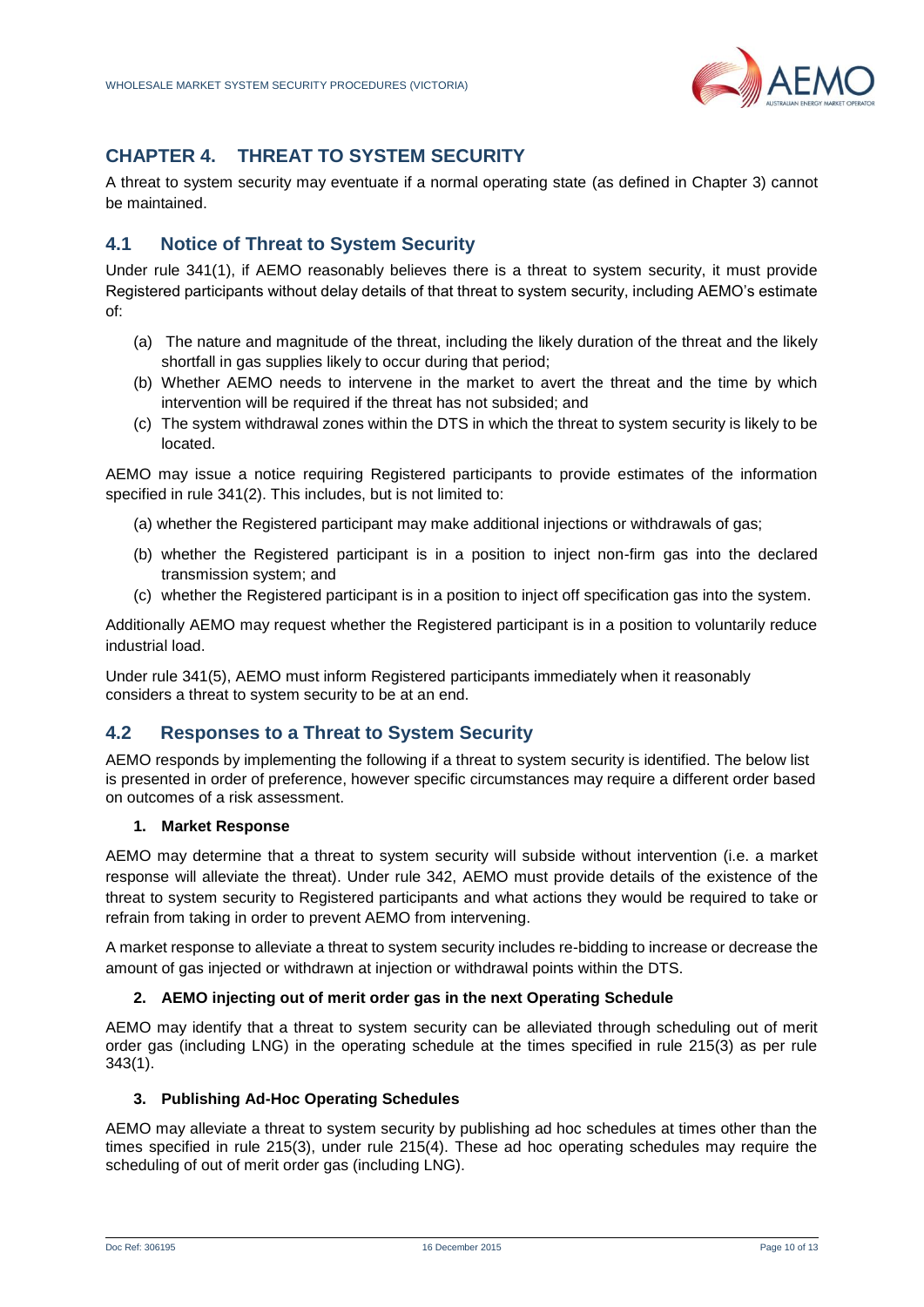

#### **4. Directing Participants to Inject or Withdraw Gas**

Should it be available, AEMO may direct participants to inject or withdraw off specification gas, non-firm gas, or gas that has not been bid into the market under rule 343(1) and section 91BC of the NGL. Gas accepted under rule 289(5)(b)(i) is not considered a direction.

#### **5. Curtailment**

AEMO may, under section 91BC of the NGL and rule 343, enact curtailment in accordance with the emergency curtailment list and the Gas Load Curtailment, Gas Recovery and Rationing Guidelines where the threat to system security cannot be alleviated through other means.

*Note: Options 3-5 are interventions under the NGR.*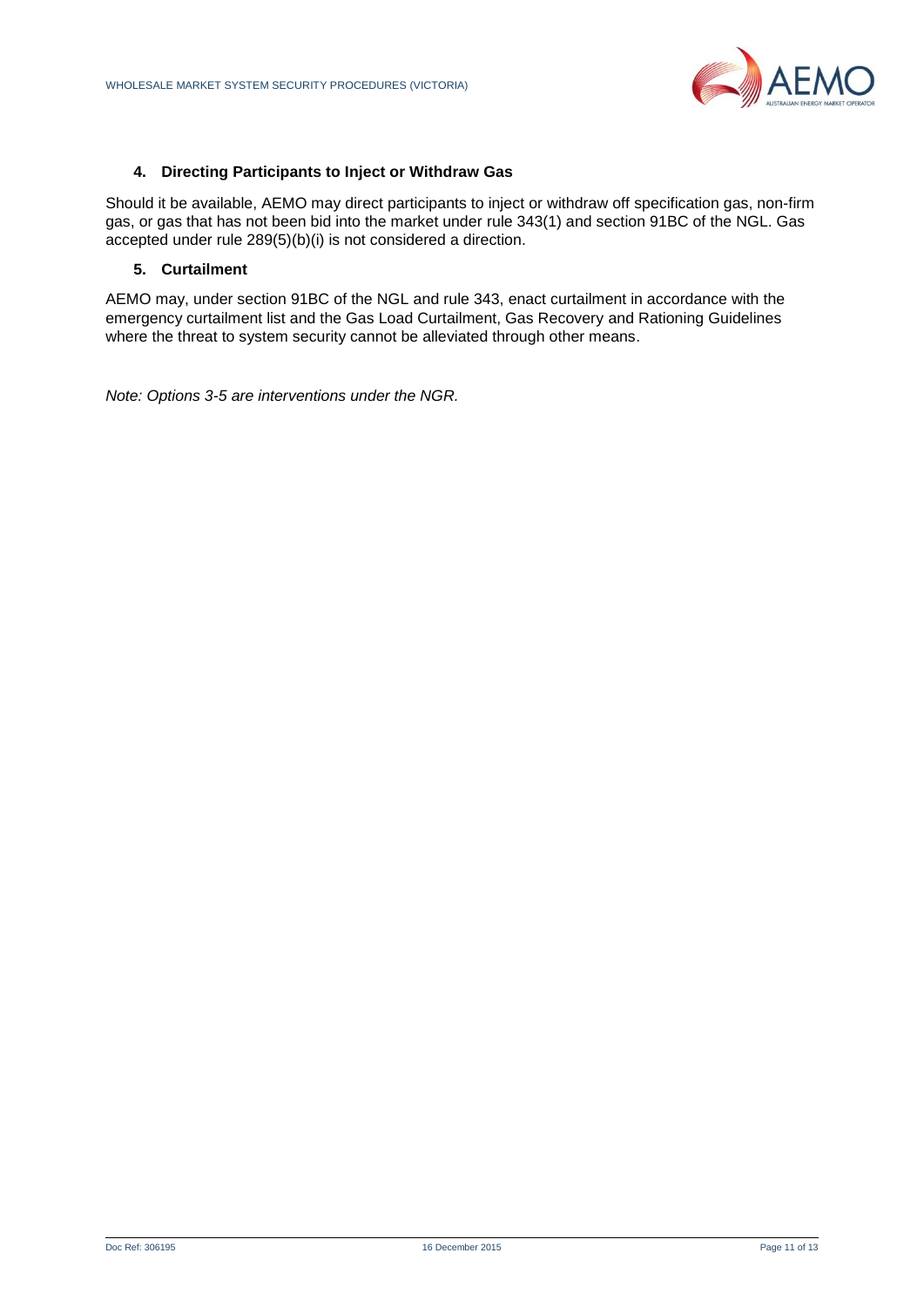

# **CHAPTER 5. MONITORING BY AEMO**

AEMO monitors the following operational factors for the purposes of identifying any material deviation from plan or forecast that may cause a potential threat to system security:

- System Pressures
- Gas flows
- Forecast and actual supply/demand balance
- System and zonal linepack

From these indicators, AEMO determines whether the DTS is trending towards a threat to system security. If it does, an operational strategy to avert or manage the threat will be developed based on the results of computer simulations and operational experience.

The following are key areas monitored by AEMO to ensure system security with descriptions of contributing factors.

### <span id="page-11-0"></span>**5.1 Linepack and Distribution of Linepack**

A large discrepancy between actual and expected linepack, or a large discrepancy in linepack distribution increases the risk of breaching pressure obligations. System security is more reliant on linepack and linepack distribution variability on high demand days and when gas-fired power generation (GPG) is operating. A key operational objective is to achieve suitable starting conditions at the beginning of day (BoD), that is, BoD linepack that is adequate to meet the forecast level of demand taking into account the expected demand profile for that day. Linepack distribution is managed intra-day through the operation of compressors and changing regulator set points as required.

#### <span id="page-11-1"></span>**5.2 Weather forecast change**

Unexpected cold weather results in an increase in demand on the DTS and a greater depletion of linepack throughout the day, which means that the risk of a breach of minimum system pressure is materially increased. The risk for system security is even higher if the BoD linepack is below target. Note that the linepack target varies seasonally.

Unexpected warm weather results in linepack being above target. Longford pipeline capacity is particularly sensitive to increased linepack and can impact on secure supply from Longford. Therefore, linepack requires management through the use of the Gooding compressors and overnight rescheduling.

The risks posed by weather forecast changes are minimised by rescheduling gas five times a day and frequently monitoring changes in weather. Any potential adverse outcomes are managed to the greatest extent possible by rescheduling compressors to move linepack as appropriate. AEMO may employ demand forecast overrides in schedules if demand forecasts by Market Participants do not adequately account for weather forecast changes.

# <span id="page-11-2"></span>**5.3 Availability and Locality of Gas Supply**

Aggregate gas supplies offered to the Market on each gas day from the system injection points may vary from day to day. Supply is dependent on the capacity of the DTS to transport gas given the operating conditions on the day.

Supply problems, such as when a Producer or Storage Provider has not been able to meet scheduled injection rates, particularly in the first half of the gas day, can pose material risks to system security and require rapid operational response(s), such as publishing an ad hoc operating schedule, requiring liquefied natural gas (LNG) injection or load curtailment. Less critical issues created by supply restrictions can be managed intra-day through rescheduling gas at trading intervals for the remainder of the gas day.